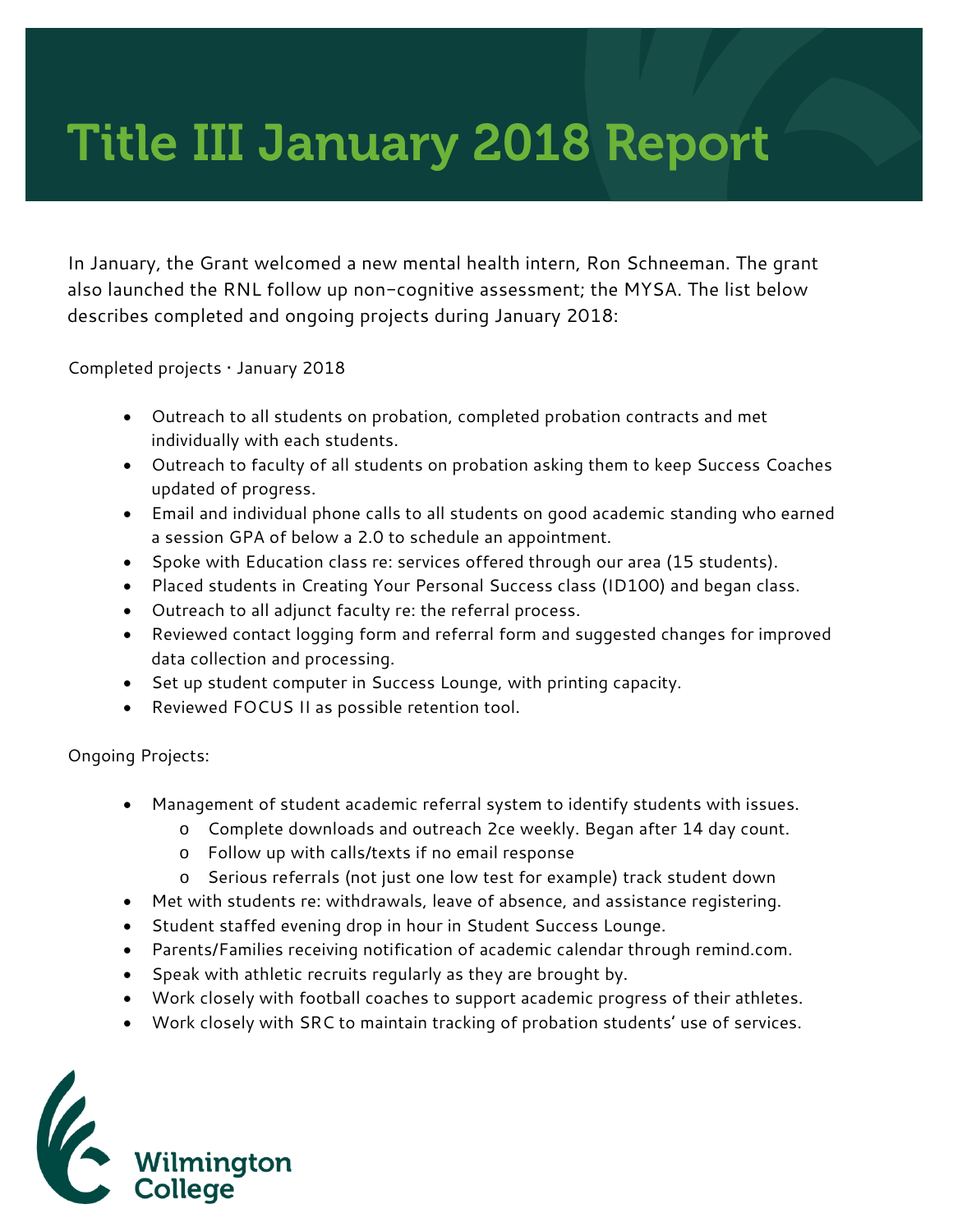- Continue to explore and review tools for retention.
- Working on proposal to revision probation policy on campus.
- Continued development of retention database
- Implementation of NURO

## **Student Contact Update: Student Success Coaches**

| <b>Method of Contact</b>            | #   |
|-------------------------------------|-----|
| Email                               | 36  |
| In person                           | 77  |
| Other                               | 4   |
| Phone Call                          | 53  |
| Text Message                        | 79  |
| <b>Reason for Contact</b>           |     |
| Academic Concerns                   | 27  |
| Academic Referral                   | 22  |
| Advising Problem/Scheduling         | 16  |
| Probation                           | 103 |
| WD/LOA                              | 3   |
| Other/remind nudges                 | 78  |
|                                     |     |
| <b>Number of Students Contacted</b> |     |
| Duplicated                          | 124 |
| Unduplicated                        | 125 |